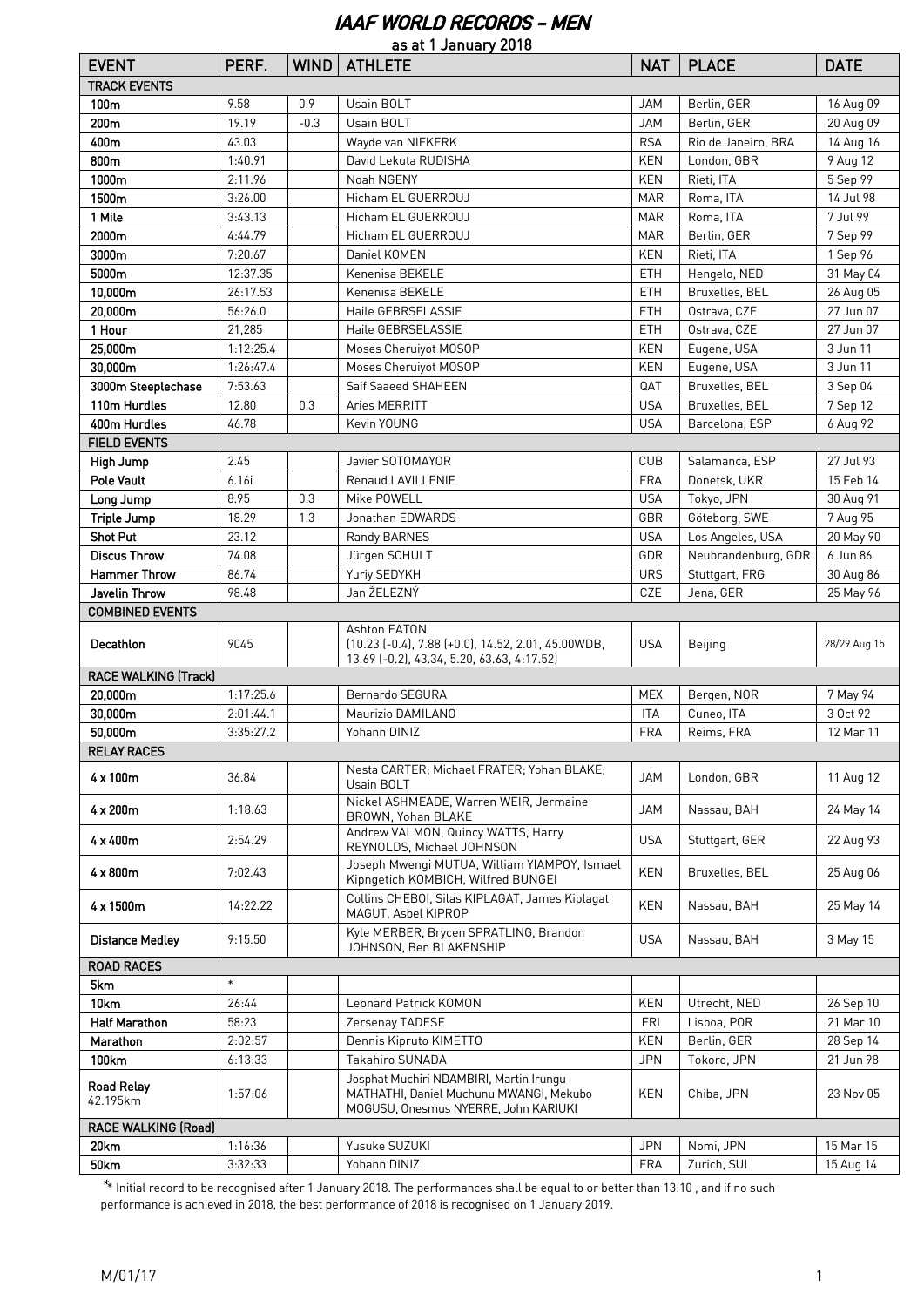#### IAAF WORLD RECORDS - WOMEN

| as at 1 January 2018        |           |             |                                                                                            |            |                     |              |  |
|-----------------------------|-----------|-------------|--------------------------------------------------------------------------------------------|------------|---------------------|--------------|--|
| <b>EVENT</b>                | PERF.     | <b>WIND</b> | <b>ATHLETE</b>                                                                             | <b>NAT</b> | <b>PLACE</b>        | <b>DATE</b>  |  |
| <b>TRACK EVENTS</b>         |           |             |                                                                                            |            |                     |              |  |
| 100m                        | 10.49     | 0.0         | Florence GRIFFITH-JOYNER                                                                   | <b>USA</b> | Indianapolis, USA   | 16 Jul 88    |  |
| 200m                        | 21.34     | 1.3         | Florence GRIFFITH-JOYNER                                                                   | <b>USA</b> | Seoul, KOR          | 29 Sep 88    |  |
| 400m                        | 47.60     |             | Marita KOCH                                                                                | GDR        | Canberra, AUS       | 6 Oct 85     |  |
| 800m                        | 1:53.28   |             | Jarmila KRATOCHVÍLOVÁ                                                                      | <b>TCH</b> | München, FRG        | 26 Jul 83    |  |
| 1000m                       | 2:28.98   |             | Svetlana MASTERKOVA                                                                        | <b>RUS</b> | Bruxelles, BEL      | 23 Aug 96    |  |
| 1500m                       | 3:50.07   |             | Genzebe DIBABA                                                                             | ETH        | Monaco, MON         | 17 Jul 15    |  |
| 1 Mile                      | 4:12.56   |             | Svetlana MASTERKOVA                                                                        | <b>RUS</b> | Zürich, SUI         | 14 Aug 96    |  |
| 2000m                       | 5:23.75i  |             | Genzebe DIBABA                                                                             | ETH        | Sabadell, ESP       | 7 Feb 17     |  |
| 3000m                       | 8:06.11   |             | Junxia WANG                                                                                | <b>CHN</b> | Beijing, CHN        | 13 Sep 93    |  |
| 5000m                       | 14:11.15  |             | Tirunesh DIBABA                                                                            | <b>ETH</b> | Oslo, NOR           | 6 Jun 08     |  |
| 10,000m                     | 29:17.45  |             | Almaz AYANA                                                                                | <b>ETH</b> | Rio de Janeiro, BRA | 12 Aug 16    |  |
| 20,000m                     | 1:05:26.6 |             | Tegla LOROUPE                                                                              | <b>KEN</b> | Borgholzhausen, GER | 3 Sep 00     |  |
| 1 Hour                      | 18,517    |             | Dire TUNE                                                                                  | ETH        | Ostrava, CZE        | 12 Jun 08    |  |
| 25,000m                     | 1:27:05.9 |             | Tegla LOROUPE                                                                              | <b>KEN</b> | Mengerkirchen, GER  | 21 Sep 02    |  |
| 30,000m                     | 1:45:50.0 |             | Tegla LOROUPE                                                                              | KEN        | Warstein, GER       | 6 Jun 03     |  |
| 3000m<br>Steeplechase       | 8:52.78   |             | Ruth JEBET                                                                                 | <b>BRN</b> | Paris St Denis, FRA | 27 Aug 16    |  |
| 100m Hurdles                | 12.20     | 0.3         | Kendra HARRISON                                                                            | <b>USA</b> | London, GBR         | 22 Jul 16    |  |
| 400m Hurdles                | 52.34     |             | Yuliya PECHONKINA                                                                          | <b>RUS</b> | Tula, RUS           | 8 Aug 03     |  |
| <b>FIELD EVENTS</b>         |           |             |                                                                                            |            |                     |              |  |
| High Jump                   | 2.09      |             | Stefka KOSTADINOVA                                                                         | <b>BUL</b> | Roma, ITA           | 30 Aug 87    |  |
| Pole Vault                  | 5.06      |             | Elena ISINBAEVA                                                                            | <b>RUS</b> | Zurich, SUI         | 28 Aug 09    |  |
| Long Jump                   | 7.52      | 1.4         | Galina CHISTYAKOVA                                                                         | <b>URS</b> | Leningrad, URS      | 11 Jun 88    |  |
| <b>Triple Jump</b>          | 15.50     | 0.9         | Inessa KRAVETS                                                                             | <b>UKR</b> | Göteborg, SWE       | 10 Aug 95    |  |
| <b>Shot Put</b>             | 22.63     |             | Natalya LISOVSKAYA                                                                         | <b>URS</b> | Moskva, URS         | 7 Jun 87     |  |
| <b>Discus Throw</b>         | 76.80     |             | Gabriele REINSCH                                                                           | GDR        | Neubrandenburg, GDR | 9 Jul 88     |  |
| <b>Hammer Throw</b>         | 82.98     |             | Anita WLODARCZYK                                                                           | POL        | Warsaw, POL         | 28 Aug 16    |  |
| Javelin Throw               | 72.28     |             | Barbora ŠPOTÁKOVÁ                                                                          | CZE        | Stuttgart, GER      | 13 Sep 08    |  |
| <b>COMBINED EVENTS</b>      |           |             |                                                                                            |            |                     |              |  |
| Heptathlon                  | 7291      |             | Jackie JOYNER-KERSEE<br>(12.69, 1.86, 15.80, 22.56, 7.27, 45.66,<br>2:08.51                | <b>USA</b> | Seoul, KOR          | 23/24 Sep 88 |  |
| Decathlon                   | 8358      |             | Austra SKUJYTE<br>(12.49, 46.19, 3.10, 48.78, 57.19,<br>14.22, 6.12, 16.42, 1.78, 5:15.86) | LTU        | Columbia, USA       | 14/15 Apr 05 |  |
| <b>RACE WALKING (Track)</b> |           |             |                                                                                            |            |                     |              |  |
| 10,000m                     | 41:56.23  |             | Nadezhda RYASHKINA                                                                         | <b>URS</b> | Seattle, USA        | 24 Jul 90    |  |
| 20,000m                     | 1:26:52.3 |             | Olimpiada IVANOVA                                                                          | <b>RUS</b> | Brisbane, AUS       | 6 Sep 01     |  |
| <b>RELAY RACES</b>          |           |             |                                                                                            |            |                     |              |  |
| $4 \times 100m$             | 40.82     |             | Tianna MADISON; Allyson FELIX; Bianca<br>KNIGHT; Carmelita JETER                           | <b>USA</b> | London, GBR         | 10 Aug 12    |  |
| 4 x 200m                    | 1:27.46   |             | LaTasha JENKINS, LaTasha COLANDER-<br>RICHARDSON, Nanceen PERRY, Marion<br>JONES           | <b>USA</b> | Philadelphia, USA   | 29 Apr 00    |  |
| 4 x 400m                    | 3:15.17   |             | Tatyana LEDOVSKAYA, Olga NAZAROVA,<br>Mariya PINIGINA, Olga BRYZGINA                       | <b>URS</b> | Seoul, KOR          | 1 Oct 88     |  |
| 4 x 800m                    | 7:50.17   |             | Nadezhda OLIZARENKO, Lyubov GURINA,<br>Lyudmila BORISOVA, Irina<br>PODYALOVSKAYA           | <b>URS</b> | Moskva, URS         | 5 Aug 84     |  |
| 4 x 1500m                   | 16:33.58  |             | Mercy CHERONO, Faith Chepngetich<br>KIPYEGON, Irene JELAGAT, Hellen<br>Onsando OBIRI       | KEN        | Nassau, BAH         | 24 May 14    |  |
| <b>Distance Medley</b>      | 10:36.50  |             | Treniere MOSER, Sanya RICHARDS-<br>ROSS, Ajee WILSON, Shannon ROWBURY                      | <b>USA</b> | Nassau, BAH         | 2 May 15     |  |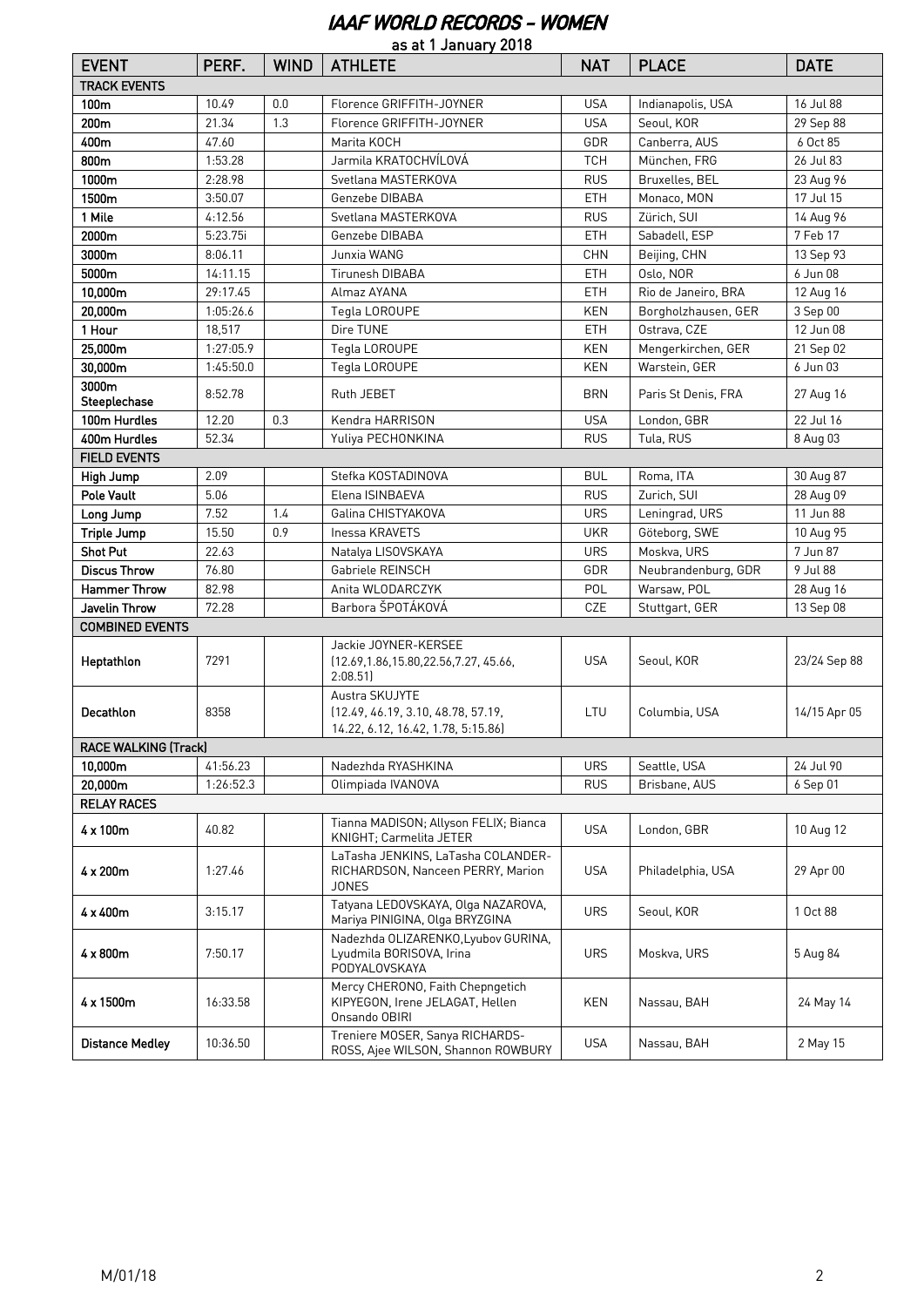### IAAF WORLD RECORDS – WOMEN (Continued)

| as at 1 January 2018            |                          |                                                                                                  |            |                          |                          |  |  |  |
|---------------------------------|--------------------------|--------------------------------------------------------------------------------------------------|------------|--------------------------|--------------------------|--|--|--|
| <b>EVENT</b>                    | PERF.                    | <b>ATHLETE</b>                                                                                   | <b>NAT</b> | <b>PLACE</b>             | <b>DATE</b>              |  |  |  |
| <b>ROAD RACES - MIXED</b>       |                          |                                                                                                  |            |                          |                          |  |  |  |
| 5km                             | $\ast$                   | $\overline{\phantom{0}}$                                                                         |            | $\overline{\phantom{a}}$ | $\overline{\phantom{a}}$ |  |  |  |
| 10km                            | 29:43                    | Joyciline JEPKOSGEI                                                                              | KEN        | Prague, CZE              | 9 Sep 17                 |  |  |  |
| <b>Half Marathon</b>            | 1:04:51                  | Joyciline JEPKOSGEI                                                                              | <b>KEN</b> | Valencia, ESP            | 22 Oct 17                |  |  |  |
| <b>Marathon</b>                 | 2:15:25                  | Paula RADCLIFFE                                                                                  | GBR        | London, GBR              | 13 Apr 03                |  |  |  |
| 100km                           | 6:33:11                  | Tomoe ABE                                                                                        | <b>JPN</b> | Tokoro, JPN              | 25 Jun 00                |  |  |  |
| <b>Road Relay</b><br>[42.195km] | 2:11:41                  | Bo JIANG, Yanmei DONG, Fengting ZHAO,<br>Zaijie MA, Lixin LAN, Na LIN                            | <b>CHN</b> | Beijing, CHN             | 28 Feb 98                |  |  |  |
| <b>ROAD RACES - WOMEN ONLY</b>  |                          |                                                                                                  |            |                          |                          |  |  |  |
| 5km                             | $\ast$                   | $\overline{\phantom{0}}$                                                                         | ۰          | $\overline{\phantom{a}}$ | $\overline{\phantom{a}}$ |  |  |  |
| 10km                            | 30:29                    | Asmae LEGHZAOUI                                                                                  | <b>MAR</b> | New York, USA            | 8 Jun 02                 |  |  |  |
| <b>Half Marathon</b>            | 1:06:25                  | Lornah KIPLAGAT                                                                                  | <b>NED</b> | Udine, ITA               | 14 Oct 07                |  |  |  |
| Marathon                        | 2:17:01                  | Mary Jepkosgei KEITANY                                                                           | <b>KEN</b> | London, GBR              | 23 Apr 17                |  |  |  |
| 100km                           | $\overline{\phantom{a}}$ |                                                                                                  | ۰          | $\overline{\phantom{a}}$ |                          |  |  |  |
| <b>Road Relay</b><br>(42.195km) | 2:16:04                  | Genet GEBREGIOGIOS, Birhane ADERE,<br>Ayelech WORKU, Gete WAMI, Getenesh<br>URGE, Luchia YISCHAK | <b>ETH</b> | Copenhagen, DEN          | 13 Apr 96                |  |  |  |
| <b>RACE WALKING (Road)</b>      |                          |                                                                                                  |            |                          |                          |  |  |  |
| 20km                            | 1:24:38                  | Hong LIU                                                                                         | <b>CHN</b> | La Coruna, ESP           | 6 Jun 15                 |  |  |  |
|                                 |                          |                                                                                                  |            |                          |                          |  |  |  |

\* Initial record to be recognised after 1 January 2018. The performances shall be equal to or better than 14:45, and if no such performance is achieved in 2018, the best performance of 2018 is recognised on 1 January 2019.

## IAAF WORLD RECORDS - UNIVERSAL

as at 1 January 2018

| <b>EVENT</b>                           | DEDE<br>ENI | <b>WIND</b> | <b>ATHLETE</b> | <b>NAT</b> | <b>PLACE</b> | <b>DATE</b> |  |
|----------------------------------------|-------------|-------------|----------------|------------|--------------|-------------|--|
| <b>MIXED</b><br><b>RELAY RACES – 1</b> |             |             |                |            |              |             |  |
| $4 \times 400m$                        |             |             |                |            |              |             |  |

\* Initial record will be the first performance to better the recognised world best performance as at 31 December 2017 (i.e., 3:13.20), having fulfilled all of the set criteria for the ratification of a world record.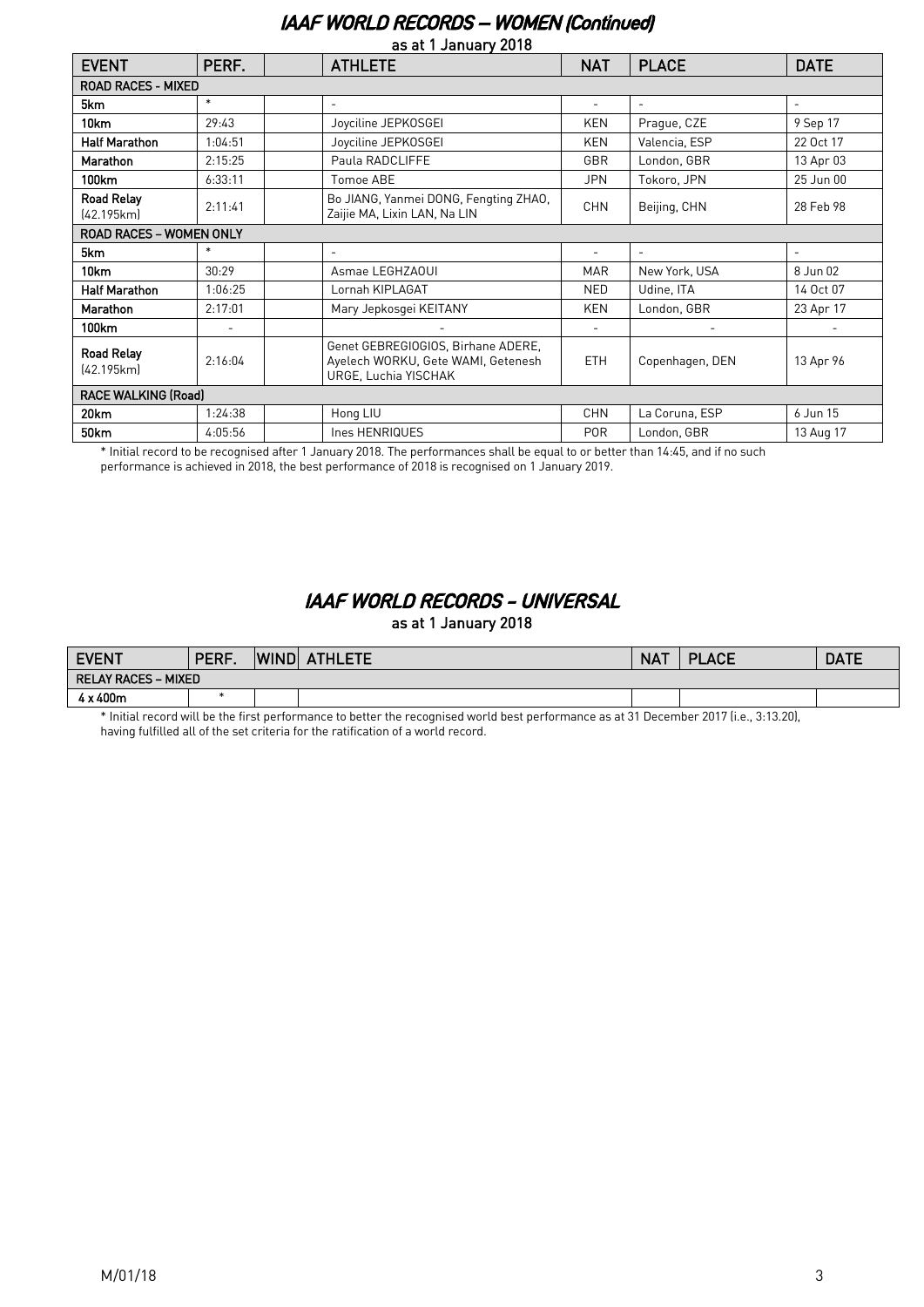## IAAF WORLD UNDER-20 RECORDS - MEN

|                                              |          |             | as at 1 January 2018                                                                            |            |            |                  |             |
|----------------------------------------------|----------|-------------|-------------------------------------------------------------------------------------------------|------------|------------|------------------|-------------|
| <b>EVENT</b>                                 | PERF.    | <b>WIND</b> | <b>ATHLETE</b>                                                                                  | <b>YOB</b> | <b>NAT</b> | <b>PLACE</b>     | <b>DATE</b> |
| <b>TRACK EVENTS</b><br>100m                  | 9.97     | 1.8         | Trayvon BROMELL                                                                                 | 95         | <b>USA</b> | Eugene, USA      | 13 Jun 14   |
| 200m                                         | 19.93    | 1.4         | Usain BOLT                                                                                      | 86         | <b>JAM</b> | Devonshire, BER  | 11 Apr 04   |
| 400m                                         | 43.87    |             | Steve LEWIS                                                                                     | 69         | <b>USA</b> | Seoul, KOR       | 28 Sep 88   |
|                                              |          |             |                                                                                                 |            |            |                  |             |
| 800m                                         | 1:41.73  |             | Nijel AMOS                                                                                      | 94         | <b>BOT</b> | London, GBR      | 9 Aug 12    |
| 1000m                                        | 2:15.00  |             | Benjamin KIPKIRUI                                                                               | 80         | KEN        | Nice, FRA        | 17 Jul 99   |
| 1500m                                        | 3:28.81  |             | Ronald KWEMOI                                                                                   | 95         | KEN        | Monaco, MON      | 18 Jul 14   |
| 1 Mile                                       | 3:49.29  |             | <b>William Biwott TANUI</b>                                                                     | 90         | <b>KEN</b> | Oslo, NOR        | 3 Jul 09    |
| 3000m                                        | 7:28.19  |             | Yomif KEJELCHA                                                                                  | 97         | <b>ETH</b> | Paris, FRA       | 27 Aug 16   |
| 5000m                                        | 12:52.61 |             | Eliud KIPCHOGE                                                                                  | 84         | <b>KEN</b> | Oslo, NOR        | 27 Jun 03   |
| 10,000m                                      | 26:41.75 |             | Samuel Kamau WANJIRU                                                                            | 86         | KEN        | Bruxelles, BEL   | 26 Aug 05   |
| 3000m<br>Steeplechase                        | 7:58.66  |             | Stephen CHERONO                                                                                 | 82         | <b>KEN</b> | Bruxelles, BEL   | 24 Aug 01   |
| 110m Hurdles                                 | 12.99    | 0.5         | Wilhem BELOCIAN                                                                                 | 95         | <b>FRA</b> | Eugene, USA      | 24 Jul 14   |
| 400m Hurdles                                 | 48.02    |             | Danny HARRIS                                                                                    | 65         | <b>USA</b> | Los Angeles, USA | 17 Jun 84   |
| <b>FIELD EVENTS</b>                          |          |             |                                                                                                 |            |            |                  |             |
| High Jump                                    | 2.37     |             | Dragutin TOPIC                                                                                  | 71         | YUG        | Plovdiv, BUL     | 12 Aug 90   |
| Equal                                        | 2.37     |             | Steve SMITH                                                                                     | 73         | GBR        | Seoul, KOR       | 20 Sep 92   |
| Pole Vault                                   | 5.90     |             | <b>Armand DUPLANTIS</b>                                                                         | 99         | <b>SWE</b> | Austin, TX       | 1 Apr 17    |
| Long Jump                                    | 8.35     | 1.1         | Sergey MORGUNOV                                                                                 | 93         | <b>RUS</b> | Cheboksary, RUS  | 20 Jun 12   |
| <b>Triple Jump</b>                           | 17.50    | 0.3         | <b>Volker MAI</b>                                                                               | 66         | GDR        | Erfurt, GDR      | 23 Jun 85   |
| <b>Shot Put</b>                              | 23.00    |             | Jacko GILL                                                                                      | 94         | <b>NZL</b> | Auckland, NZL    | 18 Aug 13   |
| <b>Discus Throw</b>                          | 70.13    |             | Mykyta NESTERENKO                                                                               | 91         | <b>UKR</b> | Halle, GER       | 24 May 08   |
| <b>Hammer Throw</b>                          | 85.57    |             | Ashraf Amgad ELSEIFY                                                                            | 95         | QAT        | Barcelona, ESP   | 14 Jul 12   |
| Javelin Throw                                | 86.48    |             | Neeraj CHOPRA                                                                                   | 97         | <b>IND</b> | Bydgoszcz, POL   | 23 Jul 16   |
| <b>COMBINED EVENTS</b>                       |          |             |                                                                                                 |            |            |                  |             |
| <b>Decathlon</b><br>[7.26kg; 1.067m;<br>2kg) | 8397     |             | <b>Torsten VOSS</b><br>(10.76, 7.66, 14.41, 2.09, 48.37,<br>14.37, 41.76, 4.80, 62.90, 4:34.04) | 63         | GDR        | Erfurt, GDR      | 6/7 Jul 82  |
| <b>RACE WALKING (Track)</b>                  |          |             |                                                                                                 |            |            |                  |             |
| 10,000m                                      | 38:46.4  |             | Victor BURAYEV                                                                                  | 82         | <b>RUS</b> | Moskva, RUS      | 20 May 00   |
| <b>RELAY RACES</b>                           |          |             |                                                                                                 |            |            |                  |             |
| 4 x 100m                                     | 38.66    |             | "Trell"<br>KIMMONS,<br>Demi<br>David<br>OMOLE, Ivory WILLIAMS, LaShawn<br><b>MERRITT</b>        |            | <b>USA</b> | Grosseto, ITA    | 18 Jul 04   |
| 4 x 400m                                     | 3:01.09  |             | Brandon JOHNSON, LaShawn MERRITT,<br>Jason CRAIG, Kerron CLEMENT                                |            | <b>USA</b> | Grosseto, ITA    | 18 Jul 04   |
| <b>RACE WALKING (Road)</b>                   |          |             |                                                                                                 |            |            |                  |             |
| 10km                                         | 37:44    |             | Zhen WANG                                                                                       | 91         | CHN        | Beijing, CHN     | 18 Sep 10   |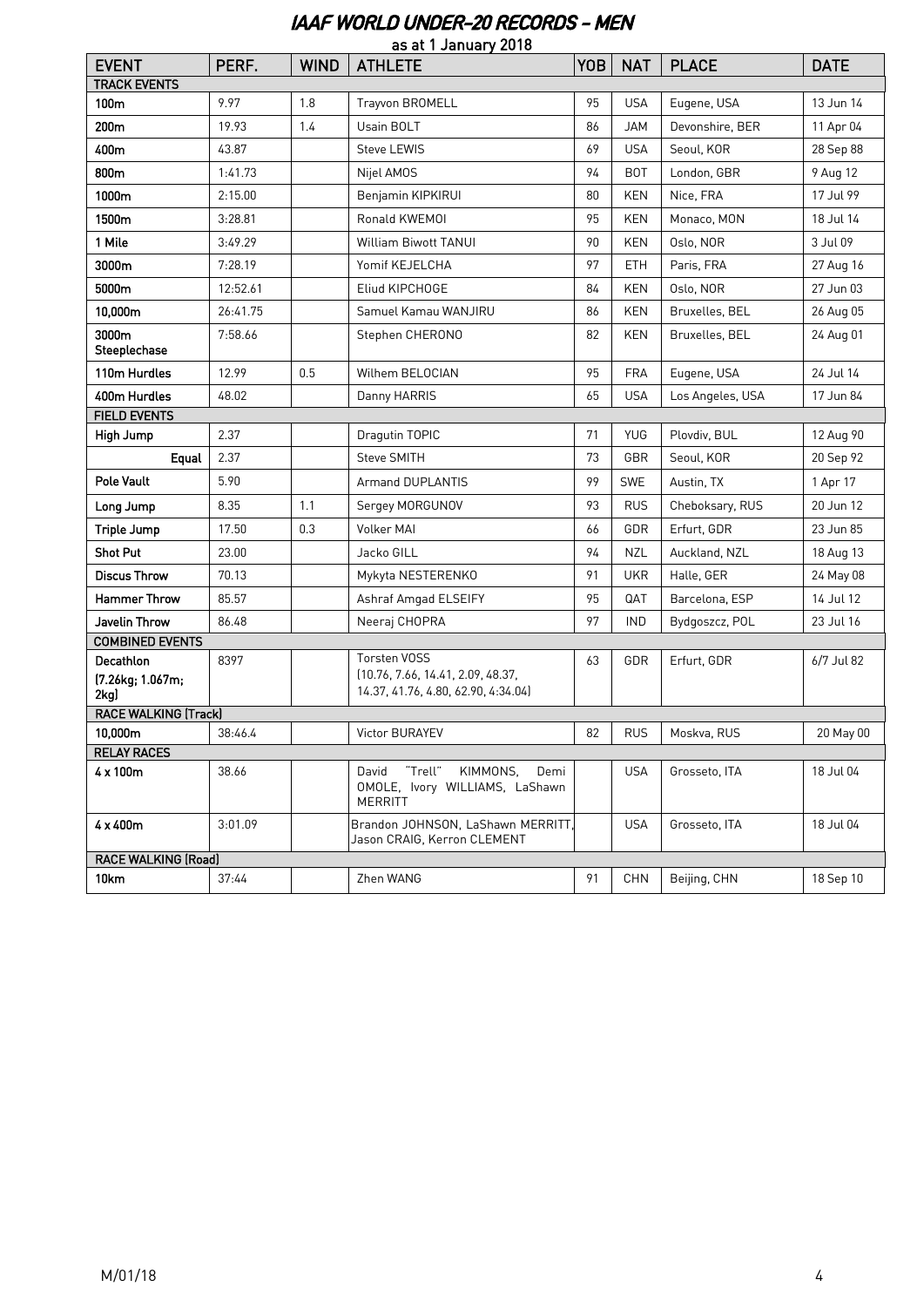#### IAAF WORLD UNDER-20 RECORDS - WOMEN

| as at 1 January 2018                   |          |             |                                                                        |          |                          |                      |             |
|----------------------------------------|----------|-------------|------------------------------------------------------------------------|----------|--------------------------|----------------------|-------------|
| <b>EVENT</b>                           | PERF.    | <b>WIND</b> | <b>ATHLETE</b>                                                         |          | YOB NAT                  | <b>PLACE</b>         | <b>DATE</b> |
| <b>TRACK EVENTS</b>                    |          |             |                                                                        |          |                          |                      |             |
| 100m                                   | 10.88    | 2.0         | Marlies OELSNER                                                        | 58       | GDR                      | Dresden, GDR         | 1 Jul 77    |
| 200m                                   | 22.18    | 0.8         | Allyson FELIX                                                          | 85       | <b>USA</b>               | Athína, GRE          | 25 Aug 04   |
| 400m                                   | 49.42    |             | <b>Grit BREUER</b>                                                     | 72       | GER                      | Tokyo, JPN           | 27 Aug 91   |
| 800m                                   | 1:54.01  |             | Pamela JELIMO                                                          | 89       | <b>KEN</b>               | Zürich, SUI          | 29 Aug 08   |
| 1000m                                  | 2:35.4   |             | Irina NIKITINA                                                         | 61       | <b>URS</b>               | Podolsk, URS         | 5 Aug 79    |
| Equal                                  | 2:35.4   |             | Katrin WÜHN                                                            | 65       | GDR                      | Potsdam, GDR         | 12 Jul 84   |
| 1500m                                  | 3:51.34  |             | Yinglai LANG                                                           | 79       | <b>CHN</b>               | Shanghai, CHN        | 18 Oct 97   |
| 1 Mile                                 | 4:17.57  |             | Zola BUDD                                                              | 66       | GBR                      | Zürich, SUI          | 21 Aug 85   |
| 3000m                                  | 8:28.83  |             | Zola BUDD                                                              | 66       | GBR                      | Roma, ITA            | 7 Sep 85    |
| 5000m                                  | 14:30.88 |             | Tirunesh DIBABA                                                        | 85       | <b>ETH</b>               | Bergen, NOR          | 11 Jun 04   |
| 10,000m                                | 30:26.50 |             | Linet Chepkwemoi MASAI                                                 | 89       | <b>KEN</b>               | Beijing, CHN         | 15 Aug 08   |
| 3000m<br>Steeplechase                  | 8:58.78  |             | Celliphine Chepteek CHESPOL                                            | 99       | KEN                      | Eugene, USA          | 26 May 17   |
| 100m Hurdles                           | 12.84    | 1.5         | Aliuska LÓPEZ                                                          | 69       | <b>CUB</b>               | Zagreb, YUG          | 16 Jul 87   |
| 400m Hurdles                           | 53.82    |             | Sydney MCLAUGHLIN                                                      | 99       | <b>USA</b>               | Sacramento, USA      | 25 Jun 17   |
| <b>FIELD EVENTS</b>                    |          |             |                                                                        |          |                          |                      |             |
| High Jump                              | 2.01     |             | Olga TURCHAK                                                           | 67       | <b>URS</b>               | Moskva, URS          | 7 Jul 86    |
| Equal                                  | 2.01     |             | Heike BALCK                                                            | 70       | GDR                      | Karl-Marx-Stadt, GDR | 18 Jun 89   |
| <b>Pole Vault</b>                      | 4.71i    |             | Wilma MURTO                                                            | 98       | <b>FIN</b>               | Zweibrucken, GER     | 31 Jan 16   |
| Long Jump                              | 7.14     | 1.1         | Heike DAUTE                                                            | 64       | GDR                      | Bratislava, TCH      | 4 Jun 83    |
| <b>Triple Jump</b>                     | 14.62    | 1.0         | Tereza MARINOVA                                                        | 77       | <b>BUL</b>               | Sydney, AUS          | 25 Aug 96   |
| <b>Shot Put</b>                        | 20.54    |             | Astrid KUMBERNUSS                                                      | 70       | GDR                      | Orimattila, FIN      | 1 Jul 89    |
| <b>Discus Throw</b>                    | 74.40    |             | Ilke WYLUDDA                                                           | 69       | GDR                      | Berlin, GDR          | 13 Sep 88   |
| <b>Hammer Throw</b>                    | 73.24    |             | Wenxiu ZHANG                                                           | 86       | <b>CHN</b>               | Changsha, CHN        | 24 Jun 05   |
| Javelin Throw                          | 63.86    |             | Yulenmis AGUILAR                                                       | 96       | <b>CUB</b>               | Edmonton, CAN        | 2 Aug 15    |
| <b>COMBINED EVENTS</b>                 |          |             |                                                                        |          |                          |                      |             |
| Heptathlon                             | 6542     |             | Carolina KLÜFT<br>(13.33, 1.89, 13.16, 23.71,<br>6.36, 47.61, 2:17.99) | 83       | <b>SWE</b>               | München, GER         | 9/10 Aug 02 |
| Decathlon                              | $\ast$   |             |                                                                        | $\equiv$ | $\overline{\phantom{a}}$ |                      |             |
| <b>RACE WALKING (Track)</b><br>10,000m | 42:47.25 |             | Anežka DRAHOTOVA                                                       | 95       | CZE                      | Eugene, USA          | 23 Jul 14   |
| <b>RELAY RACES</b>                     |          |             |                                                                        |          |                          |                      |             |
| 4 x 100m                               | 43.29    |             | Bianca KNIGHT, Jeneba TARMOH,<br>Elizabeth OLEAR, Gabrielle MAYO       |          | USA                      | Eugene, USA          | 8 Aug 06    |
| 4 x 400m                               | 3:27.60  |             | Alexandria ANDERSON, Ashlee KIDD,<br>Stephanie SMITH, Natasha HASTINGS |          | <b>USA</b>               | Grosseto, ITA        | 18 Jul 04   |
| <b>RACE WALKING (Road)</b>             |          |             |                                                                        |          |                          |                      |             |
| 10km                                   | 41:57    |             | Hongmiao GAO                                                           | 74       | <b>CHN</b>               | Beijing, CHN         | 8 Sep 93    |

\* Only ratified if over 7300pts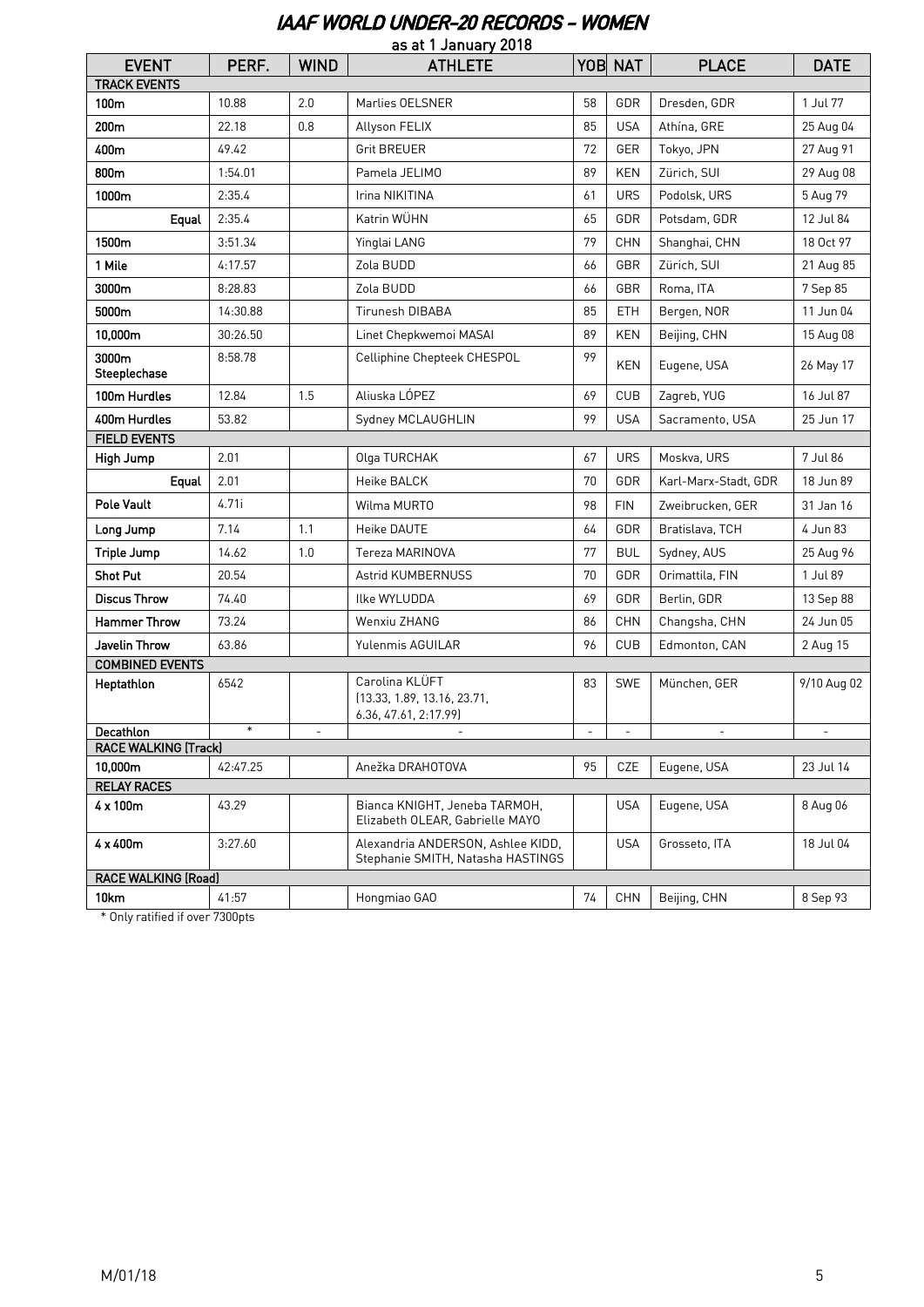# IAAF WORLD INDOOR RECORDS - MEN

| as at 1 January 2018   |          |                                                                   |            |                   |             |  |  |  |
|------------------------|----------|-------------------------------------------------------------------|------------|-------------------|-------------|--|--|--|
| <b>EVENT</b>           | PERF.    | <b>ATHLETE</b>                                                    | <b>NAT</b> | <b>PLACE</b>      | <b>DATE</b> |  |  |  |
| <b>TRACK EVENTS</b>    |          |                                                                   |            |                   |             |  |  |  |
| 50 <sub>m</sub>        | 5.56     | Donovan BAILEY                                                    | CAN        | Reno, USA         | 9 Feb 96    |  |  |  |
| 60 <sub>m</sub>        | 6.39     | Maurice GREENE                                                    | <b>USA</b> | Madrid, ESP       | 3 Feb 98    |  |  |  |
| Equal                  | 6.39     | Maurice GREENE                                                    | <b>USA</b> | Atlanta, USA      | 3 Mar 01    |  |  |  |
| 200 <sub>m</sub>       | 19.92    | <b>Frank FREDERICKS</b>                                           | <b>NAM</b> | Liévin, FRA       | 18 Feb 96   |  |  |  |
| 400m                   | 44.57    | Kerron CLEMENT                                                    | <b>USA</b> | Fayetteville, USA | 12 Mar 05   |  |  |  |
| 800m                   | 1:42.67  | Wilson KIPKETER                                                   | <b>DEN</b> | Paris, FRA        | 9 Mar 97    |  |  |  |
| 1000m                  | 2:14.20  | Ayanleh SOULEIMAN                                                 | DJI        | Stockholm         | 17 Feb 16   |  |  |  |
| 1500m                  | 3:31.18  | Hicham EL GUERROUJ                                                | <b>MAR</b> | Stuttgart, GER    | 2 Feb 97    |  |  |  |
| 1 Mile                 | 3:48.45  | Hicham EL GUERROUJ                                                | <b>MAR</b> | Gent, BEL         | 12 Feb 97   |  |  |  |
| 3000m                  | 7:24.90  | Daniel KOMEN                                                      | <b>KEN</b> | Budapest, HUN     | 6 Feb 98    |  |  |  |
| 5000m                  | 12:49.60 | Kenenisa BEKELE                                                   | <b>ETH</b> | Birmingham, GBR   | 20 Feb 04   |  |  |  |
| 50m Hurdles            | 6.25     | Mark MCKOY                                                        | CAN        | Kobe, JPN         | 5 Mar 86    |  |  |  |
| 60m Hurdles            | 7.30     | Colin JACKSON                                                     | GBR        | Sindelfingen, GER | 6 Mar 94    |  |  |  |
| <b>FIELD EVENTS</b>    |          |                                                                   |            |                   |             |  |  |  |
| High Jump              | 2.43     | Javier SOTOMAYOR                                                  | <b>CUB</b> | Budapest, HUN     | 4 Mar 89    |  |  |  |
| <b>Pole Vault</b>      | 6.16     | Renaud LAVILLENIE                                                 | <b>FRA</b> | Donetsk, UKR      | 15 Feb 14   |  |  |  |
| Long Jump              | 8.79     | Carl LEWIS                                                        | <b>USA</b> | New York, USA     | 27 Jan 84   |  |  |  |
| Triple Jump            | 17.92    | Teddy TAMGHO                                                      | <b>FRA</b> | Paris, FRA        | 6 Mar 11    |  |  |  |
| Equal                  | 17.92    | Teddy TAMGHO                                                      | <b>FRA</b> | Paris, FRA        | 6 Mar 11    |  |  |  |
| <b>Shot Put</b>        | 22.66    | Randy BARNES                                                      | <b>USA</b> | Los Angeles, USA  | 20 Jan 89   |  |  |  |
| <b>COMBINED EVENTS</b> |          |                                                                   |            |                   |             |  |  |  |
| Heptathlon             | 6645     | Ashton EATON<br>(6.79, 8.16, 14.56, 2.03,<br>7.68, 5.20, 2:32.77) | <b>USA</b> | Istanbul, TUR     | 9/10 Mar 12 |  |  |  |
| <b>RACE WALKING</b>    |          |                                                                   |            |                   |             |  |  |  |
| 5000m                  | 18:07.08 | Mikhail SHCHENNIKOV                                               | <b>RUS</b> | Moskva, RUS       | 14 Feb 95   |  |  |  |
| <b>RELAY RACES</b>     |          |                                                                   |            |                   |             |  |  |  |
| $4 \times 200$ m       | 1:22.11  | Linford CHRISTIE, Darren BRAITHWAITE,<br>Ade MAFE, John REGIS     | GBR        | Glasgow, GBR      | 3 Mar 91    |  |  |  |
| $4 \times 400m$        | 3:02.13  | Kyle CLEMONS, David VERBURG, Kind BUTLER<br>III, Calvin SMITH     | <b>USA</b> | Sopot, POL        | 9 Mar 14    |  |  |  |
| $4 \times 800$ m       | 7:13.11  | Richard JONES, David TORRENCE, Duane<br>SOLOMON, Erik SOWINSKI    | <b>USA</b> | Boston, USA       | 8 Feb 14    |  |  |  |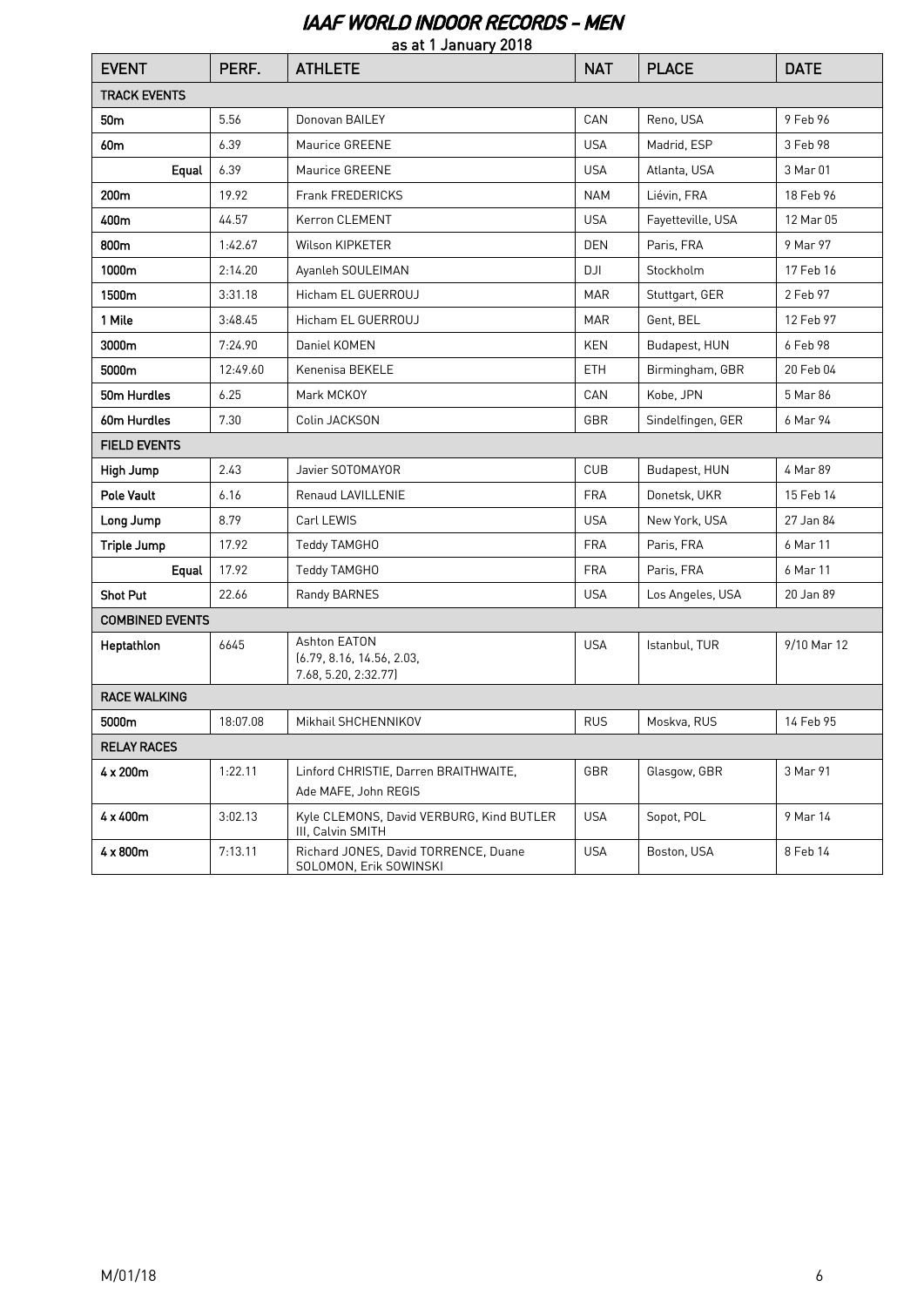## IAAF WORLD INDOOR RECORDS - WOMEN

| as at 1 January 2018   |          |                                                                                                    |                  |                  |             |  |  |  |
|------------------------|----------|----------------------------------------------------------------------------------------------------|------------------|------------------|-------------|--|--|--|
| <b>EVENT</b>           | PERF.    | <b>ATHLETE</b>                                                                                     | <b>NAT</b>       | <b>PLACE</b>     | <b>DATE</b> |  |  |  |
| <b>TRACK EVENTS</b>    |          |                                                                                                    |                  |                  |             |  |  |  |
| 50 <sub>m</sub>        | 5.96     | Irina PRIVALOVA                                                                                    | <b>RUS</b>       | Madrid, ESP      | 9 Feb 95    |  |  |  |
| 60 <sub>m</sub>        | 6.92     | Irina PRIVALOVA                                                                                    | <b>RUS</b>       | Madrid, ESP      | 11 Feb 93   |  |  |  |
| Equal                  | 6.92     | Irina PRIVALOVA                                                                                    | <b>RUS</b>       | Madrid, ESP      | 9 Feb 95    |  |  |  |
| 200m                   | 21.87    | Merlene OTTEY                                                                                      | <b>JAM</b>       | Liévin, FRA      | 13 Feb 93   |  |  |  |
| 400m                   | 49.59    | Jarmila KRATOCHVÍLOVÁ                                                                              | <b>TCH</b>       | Milano, ITA      | 7 Mar 82    |  |  |  |
| 800m                   | 1:55.82  | Jolanda CEPLAK                                                                                     | <b>SLO</b>       | Wien, AUT        | 3 Mar 02    |  |  |  |
| 1000m                  | 2:30.94  | Maria MUTOLA                                                                                       | M <sub>O</sub> Z | Stockholm, SWE   | 25 Feb 99   |  |  |  |
| 1500m                  | 3:55.17  | Genzebe DIBABA                                                                                     | <b>ETH</b>       | Karlsruhe, GER   | 1 Feb 14    |  |  |  |
| 1 Mile                 | 4:13.31  | Genzebe DIBABA                                                                                     | <b>ETH</b>       | Stockholm, SWE   | 17 Feb 16   |  |  |  |
| 3000m                  | 8:16.60  | Genzebe DIBABA                                                                                     | <b>ETH</b>       | Stockholm, SWE   | 6 Feb 14    |  |  |  |
| 5000m                  | 14:18.86 | Genzebe DIBABA                                                                                     | <b>ETH</b>       | Stockholm, SWE   | 19 Feb 15   |  |  |  |
| 50m Hurdles            | 6.58     | Cornelia OSCHKENAT                                                                                 | <b>GDR</b>       | Berlin, GDR      | 20 Feb 88   |  |  |  |
| 60m Hurdles            | 7.68     | Susanna KALLUR                                                                                     | <b>SWE</b>       | Karlsruhe, GER   | 10 Feb 08   |  |  |  |
| <b>FIELD EVENTS</b>    |          |                                                                                                    |                  |                  |             |  |  |  |
| High Jump              | 2.08     | Kajsa BERGQVIST                                                                                    | <b>SWE</b>       | Arnstadt, GER    | 4 Feb 06    |  |  |  |
| Pole Vault             | 5.02     | Jennifer SUHR                                                                                      | <b>USA</b>       | Albuquerque, USA | 2 Mar 13    |  |  |  |
| Long Jump              | 7.37     | Heike DRECHSLER                                                                                    | GDR              | Wien, AUT        | 13 Feb 88   |  |  |  |
| Triple Jump            | 15.36    | Tatyana LEBEDEVA                                                                                   | <b>RUS</b>       | Budapest, HUN    | 6 Mar 04    |  |  |  |
| <b>Shot Put</b>        | 22.50    | Helena FIBINGEROVA                                                                                 | <b>TCH</b>       | Jablonec, TCH    | 19 Feb 77   |  |  |  |
| <b>COMBINED EVENTS</b> |          |                                                                                                    |                  |                  |             |  |  |  |
| <b>Pentathlon</b>      | 5013     | Natallia DOBRYNSKA<br>[8.38, 1.84, 16.51, 6.57, 2.11.15]                                           | <b>UKR</b>       | Istanbul, TUR    | 9 Mar 12    |  |  |  |
| <b>RACE WALKING</b>    |          |                                                                                                    |                  |                  |             |  |  |  |
| 3000m                  | 11:40.33 | Claudia IOVAN                                                                                      | <b>ROM</b>       | Bucuresti, ROM   | 30 Jan 99   |  |  |  |
| <b>RELAY RACES</b>     |          |                                                                                                    |                  |                  |             |  |  |  |
| $4 \times 200$ m       | 1:32.41  | Yekaterina KONDRATYEVA, Irina KHABAROVA,<br>Yuliya PECHONKINA, Yuliya GUSHCHINA                    | <b>RUS</b>       | Glasgow, GBR     | 29 Jan 05   |  |  |  |
| 4 x 400m               | 3:23.37  | Yuliya GUSHCHINA, Olga KOTLYAROVA, Olga<br>ZAYTSEVA, Olesya KRASNOMOVETS,                          | <b>RUS</b>       | Glasgow, GBR     | 28 Jan 06   |  |  |  |
| 4 x 800m               | 8:06.24  | Moskva Region Team<br>Alexandra BULANOVA, Ekaterina MARTYNOVA,<br>Yelena KOFANOVA, Anna BALAKSHINA | <b>RUS</b>       | Moskva, RUS      | 18 Feb 11   |  |  |  |